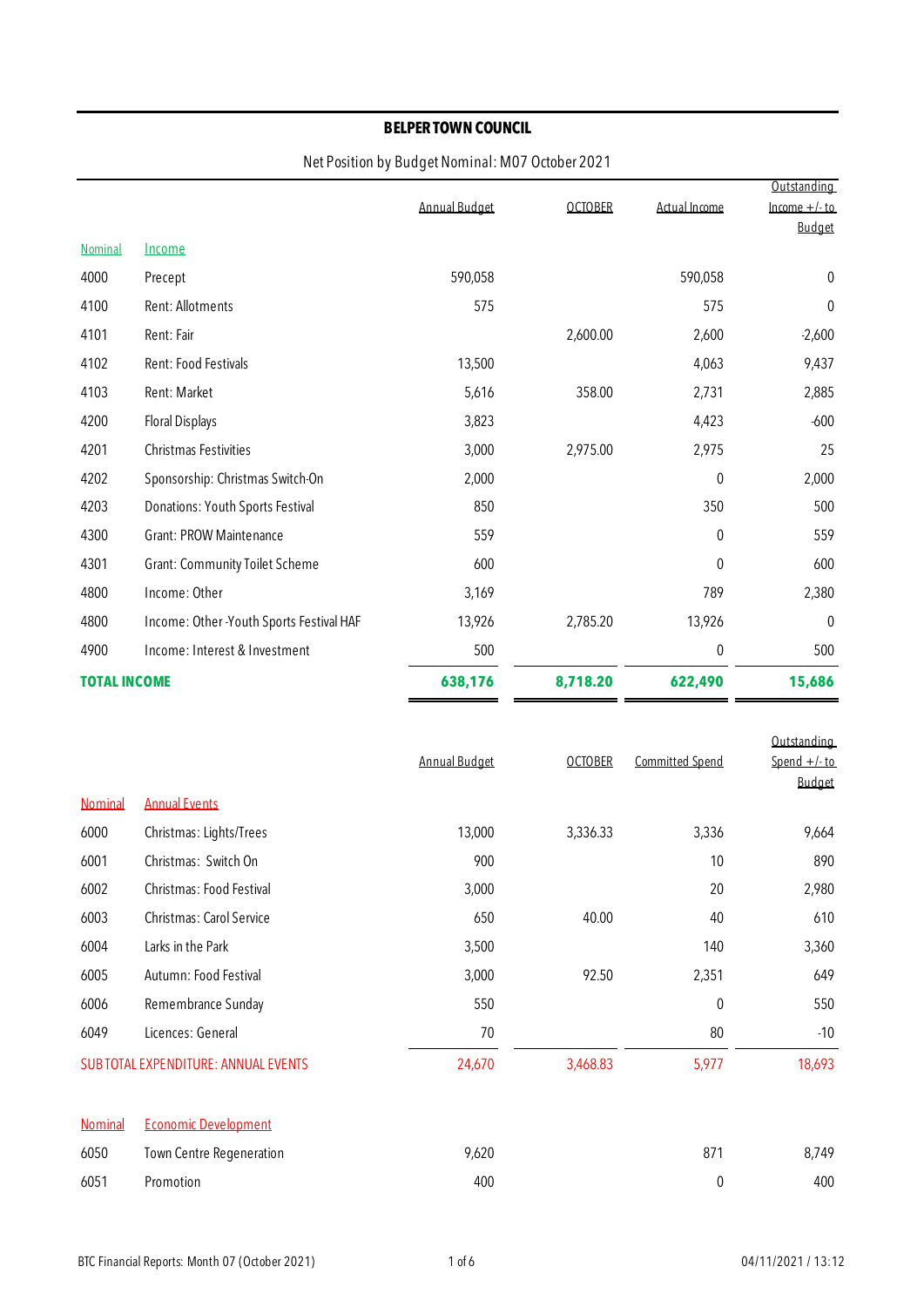|         |                                             |                      |                |               | Outstanding                     |
|---------|---------------------------------------------|----------------------|----------------|---------------|---------------------------------|
|         |                                             | <b>Annual Budget</b> | <b>OCTOBER</b> | Actual Income | $lncome +/-to$<br><b>Budget</b> |
|         | SUB TOTAL EXPENDITURE: ECONOMIC DEVELOPMENT | 10,020               | 0.00           | 871           | 9,149                           |
| Nominal | Arts, Events & Heritage Committee           |                      |                |               |                                 |
| 6200    | Talks Programme                             | 1,000                |                | $\pmb{0}$     | 1,000                           |
| 6201    | Inclusive Arts for Vulnerable People        | 3,000                |                | 0             | 3,000                           |
| 6202    | Heritage & Guided Maps                      | 1,000                |                | 0             | 1,000                           |
| 6203    | <b>Walking Maps</b>                         | 1,500                |                | 0             | 1,500                           |
|         | <b>SUB TOTAL EXPENDITURE: ARTS</b>          | 6,500                | 0.00           | $\bf{0}$      | 6,500                           |
| Nominal | <b>Facilities Committee</b>                 |                      |                |               |                                 |
| 6300    | Benches (Happy to Chat)                     | 2,000                |                | $\pmb{0}$     | 2,000                           |
| 6301    | Flagpoles                                   | 1,500                |                | 0             | 1,500                           |
| 6302    | Flood Defence Equipment                     | 5,000                |                | 0             | 5,000                           |
|         | <b>SUB TOTAL EXPENDITURE: FACILITIES</b>    | 8,500                | 0.00           | 0             | 8,500                           |
| Nominal | <b>Youth Council</b>                        |                      |                |               |                                 |
| 6400    | Blend/Youth Council                         | 5,000                |                | 153           | 4,847                           |
| 6401    | DBS Checks                                  | 300                  |                | 158           | 142                             |
|         | <b>SUB TOTAL EXPENDITURE: YOUTH</b>         | 5,300                | 0.00           | 311           | 4,989                           |
| Nominal | <b>Floral Displays</b>                      |                      |                |               |                                 |
| 6500    | Compost, etc                                | 1,200                |                | 718           | 482                             |
| 6501    | Planters, Baskets etc                       | 500                  |                | 216           | 284                             |
| 6502    | Plants                                      | 13,000               | 1,408.75       | 12,285        | 715                             |
| 6599    | Floral: Contingency                         | 3,000                | 180.00         | 1,234         | 1,766                           |
|         | SUB TOTAL EXPENDITURE: FLORAL DISPLAYS      | 17,700               | 1,588.75       | 14,453        | 3,247                           |
| Nominal | <b>Staff</b>                                |                      |                |               |                                 |
| 7000    | Salaries (Gross)                            | 215,070              | 19,834.79      | 129,585       | 85,485                          |
| 7003    | <b>Training and Development</b>             | 4,750                |                | 510           | 4,240                           |
| 7004    | PPE                                         | 559                  |                | 330           | 229                             |
| 7005    | Recruitment Advertising                     | 1,480                |                | 1,851         | $-371$                          |
|         | <b>SUB TOTAL EXPENDITURE: STAFF</b>         | 221,859              | 19,834.79      | 132,277       | 89,582                          |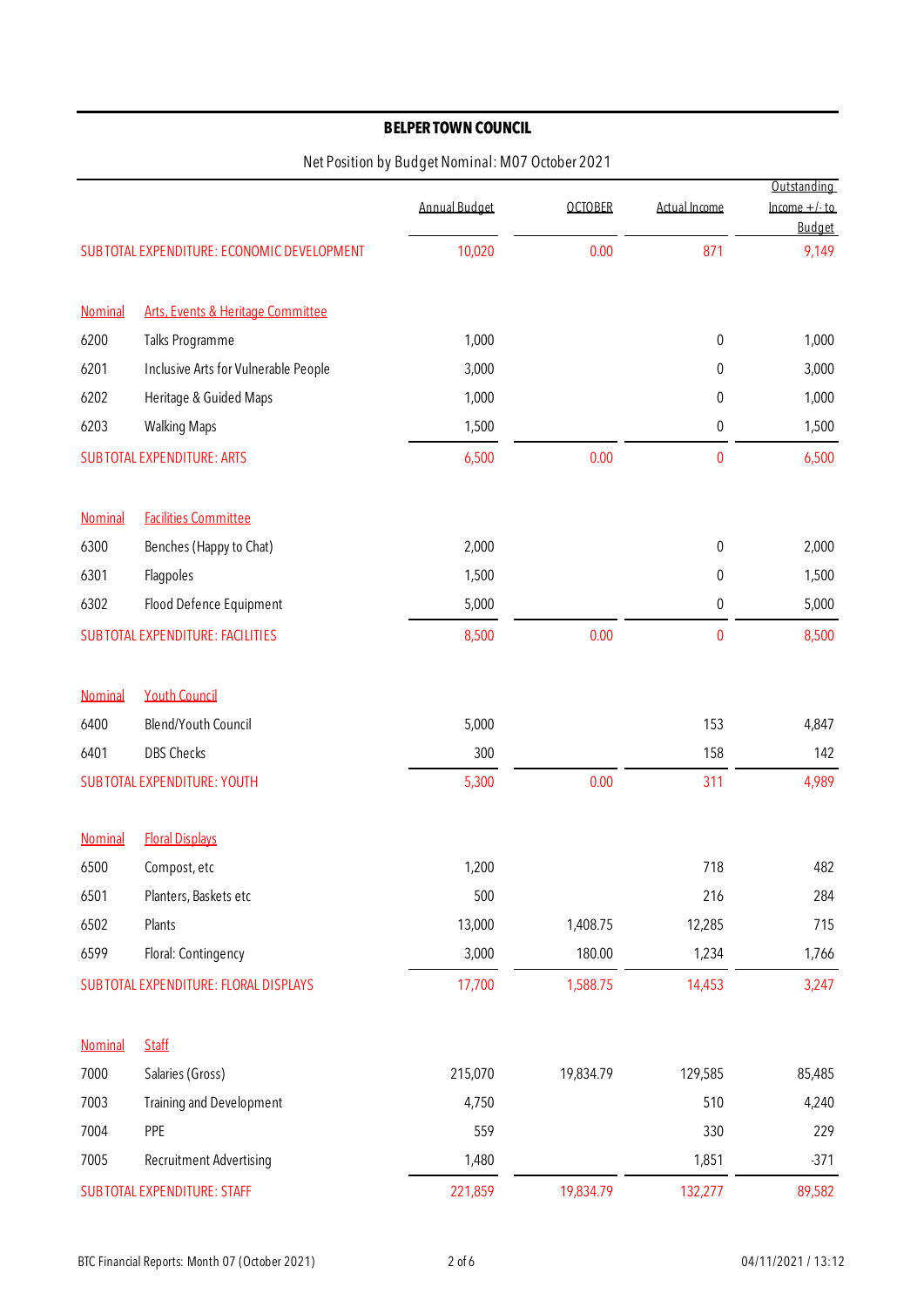|            |                                               |                      |                |               | Outstanding                      |  |
|------------|-----------------------------------------------|----------------------|----------------|---------------|----------------------------------|--|
|            |                                               | <b>Annual Budget</b> | <b>OCTOBER</b> | Actual Income | Income $+/-$ to<br><b>Budget</b> |  |
|            |                                               |                      |                |               |                                  |  |
| Nominal    | <b>Operating Costs</b>                        |                      |                |               |                                  |  |
| 7030       | Landline, Broadband                           | 1,500                | 96.38          | 675           | 825                              |  |
| 7031       | Mobiles                                       | 810                  | 12.54          | 148           | 662                              |  |
| 7032       | Print, Post and Stationery                    | 2,500                | 56.00          | 746           | 1,754                            |  |
| 7033       | Office Equipment                              | 1,000                |                | 291           | 709                              |  |
| 7034       | Data Protection                               | 35                   |                | $\pmb{0}$     | 35                               |  |
| 7035       | Software Licences                             | 2,213                | 284.90         | 1,465         | 748                              |  |
| 7036       | <b>IT Support</b>                             | 1,500                |                | 295           | 1,205                            |  |
| 7037       | Website                                       | 2,000                |                | 460           | 1,540                            |  |
| 7038       | Subscriptions                                 | 2,500                |                | 1,732         | 768                              |  |
| 7039       | Newsletter                                    | 5,000                |                | $\pmb{0}$     | 5,000                            |  |
| 7055       | Insurance                                     | 3,500                |                | 0             | 3,500                            |  |
| 7060       | Audit                                         | 500                  |                | 1,100         | $-600$                           |  |
| 7065       | <b>Bank Charges</b>                           | 300                  | 6.00           | 139           | 161                              |  |
| 7070       | Legal Fees                                    | 550                  |                | 550           | $\pmb{0}$                        |  |
| 7080       | <b>Councillor Training</b>                    | 500                  | 50.00          | 150           | 350                              |  |
| <b>NEW</b> | <b>By-Elections</b>                           |                      | 11,039.58      | 24,324        | $-24,324$                        |  |
| 7099       | OP Contingency                                | 2,011                | 250.00         | 1,811         | 200                              |  |
|            | <b>SUB TOTAL EXPENDITURE: OPERATING COSTS</b> | 26,419               | 11,795.40      | 33,886        | $-7,467$                         |  |
|            |                                               |                      |                |               |                                  |  |
| Nominal    | <b>Environment/Services</b>                   |                      |                |               |                                  |  |
| 7100       | Waste Disposal                                | 2,349                |                | 1,447         | 902                              |  |
| 7101       | <b>Grit and Bins</b>                          | 1,300                |                | 0             | 1,300                            |  |
| 7102       | Dog Bags                                      | 1,700                | 1,014.00       | 1,014         | 686                              |  |
| 7103       | Equipment/Consumables                         | 1,000                |                | 450           | 550                              |  |
| 7120       | Repairs and Maintenance: Equipment            | 1,953                | 145.00         | 674           | 1,279                            |  |
| 7125       | Repairs & Maintenance: General                | 378                  |                | 152           | 226                              |  |
| 7130       | Maintenance: Defibrillator                    | 400                  | 724.00         | 905           | $-505$                           |  |
| 7135       | Maintenance: Jubilee Clock                    | 250                  |                | 0             | 250                              |  |
| 7140       | Noticeboards                                  | 75                   |                | 0             | 75                               |  |
| 7150       | <b>Tree Survey</b>                            | 350                  |                | 0             | 350                              |  |
| 7155       | Urban Initiative                              | 1,125                |                | 0             | 1,125                            |  |
| 7199       | <b>ES Contingency</b>                         | 329                  |                | $\pmb{0}$     | 329                              |  |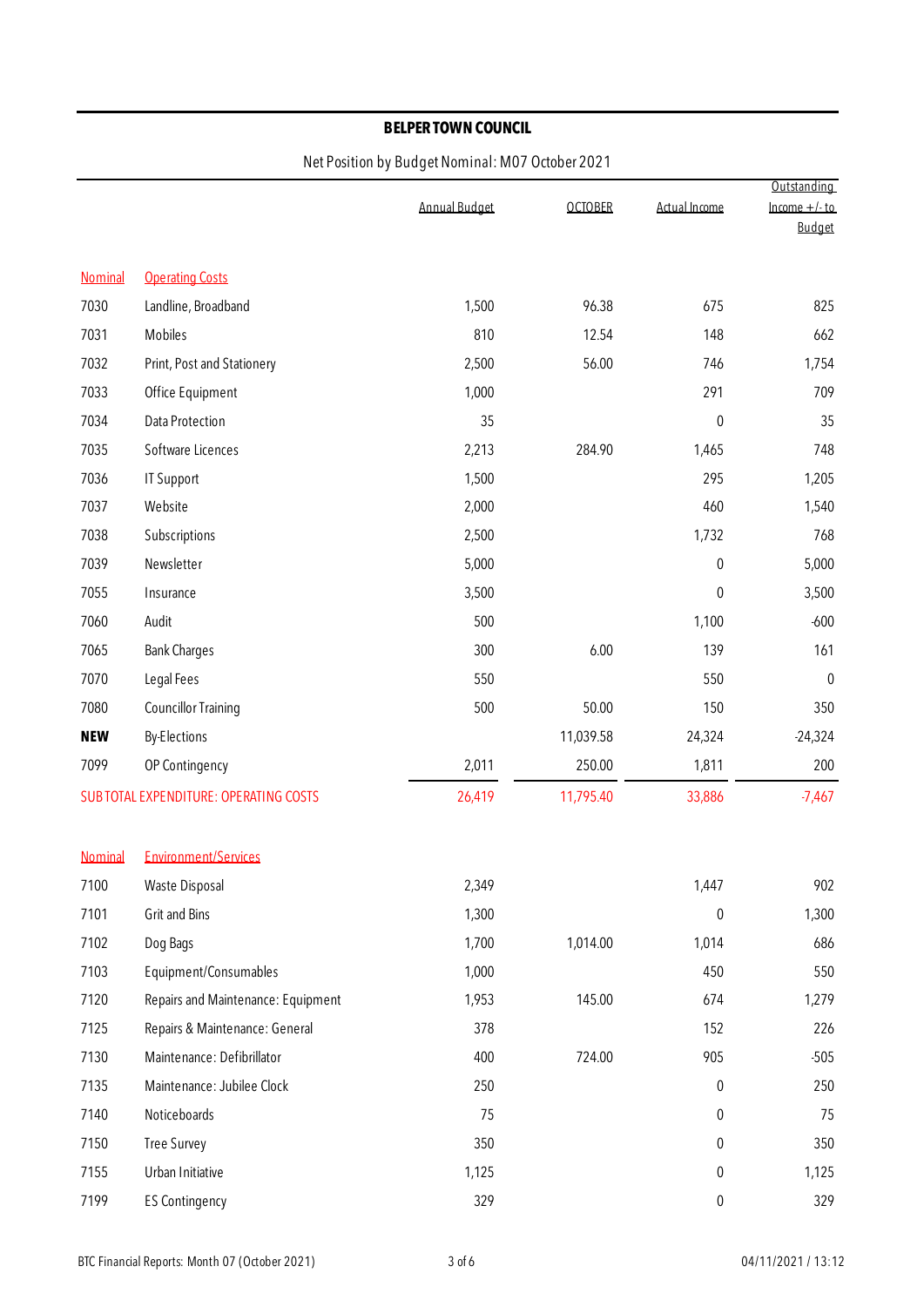|         |                                                     |                      |                |               | Outstanding                      |
|---------|-----------------------------------------------------|----------------------|----------------|---------------|----------------------------------|
|         |                                                     | <b>Annual Budget</b> | <b>OCTOBER</b> | Actual Income | $lncome +/- to$<br><b>Budget</b> |
|         | <b>SUB TOTAL EXPENDITURE: ENVIRONMENT/SERVICES</b>  | 11,209               | 1,883.00       | 4,642         | 6,567                            |
| Nominal | <b>The Chapel</b>                                   |                      |                |               |                                  |
| 7200    | Chapel: Alarm System                                | 1,000                |                | 0             | 1,000                            |
| 7201    | Chapel: Cleaning Materials                          | 150                  |                | 30            | 120                              |
| 7202    | Chapel: Electricity                                 | 14,000               | 27.33          | $-6,305$      | 20,305                           |
| 7203    | Chapel: NNDR                                        | 4,800                | 374.00         | 2,621         | 2,179                            |
| 7204    | Chapel: Water                                       | 300                  |                | $-258$        | 558                              |
| 7205    | Chapel: Car Park                                    | 7,000                |                | 259           | 6,741                            |
|         | SUB TOTAL EXPENDITURE: THE CHAPEL                   | 27,250               | 401.33         | $-3,653$      | 30,903                           |
| Nominal | <b>Market Place</b>                                 |                      |                |               |                                  |
| 7300    | Market Place: Electricity                           | 250                  | 28.55          | 52            | 198                              |
| 7301    | Market Place: NNDR                                  | 700                  | 62.00          | 438           | 262                              |
| 7302    | Market Place: Market Stalls                         | 3,800                | 300.00         | 3,600         | 200                              |
| 7399    | Market Place: Contingency                           | 200                  |                | $\pmb{0}$     | 200                              |
|         | SUB TOTAL EXPENDITURE: MARKET PLACE                 | 4,950                | 390.55         | 4,090         | 860                              |
| Nominal | <b>Memorial Gardens</b>                             |                      |                |               |                                  |
| 7400    | <b>Memorial Gardens: Electricity</b>                | 550                  | 39.30          | $-23$         | 573                              |
| 7401    | <b>Memorial Gardens: Planting</b>                   | 339                  |                | $\pmb{0}$     | 339                              |
| 7402    | <b>Memorial Gardens: Contingency</b>                | 400                  |                | 421           | $-21$                            |
|         | <b>SUB TOTAL EXPENDITURE: MEMORIAL GARDENS</b>      | 1,289                | 39.30          | 398           | 891                              |
| Nominal | <b>Strutt Street Toilets</b>                        |                      |                |               |                                  |
| 7500    | <b>Strutt Street Toilets: Cleaning /Maintenance</b> | 1,200                |                | 269           | 931                              |
| 7501    | <b>Strutt Street Toilets: Utilities</b>             | 1,708                | 76.83          | 2,235         | $-527$                           |
| 7502    | <b>Strutt Street Toilets: NNDR</b>                  | 1,000                |                | 0             | 1,000                            |
| 7503    | <b>Strutt Street Toilets: Toilet Facility</b>       | 3,800                |                | 0             | 3,800                            |
|         | SUB TOTAL EXPENDITURE: STRUTT STREET TOILETS        | 7,708                | 76.83          | 2,504         | 5,204                            |
| Nominal | <b>The Coppice</b>                                  |                      |                |               |                                  |
| 7503    | The Coppice: Alarm System                           | 650                  |                | 0             | 650                              |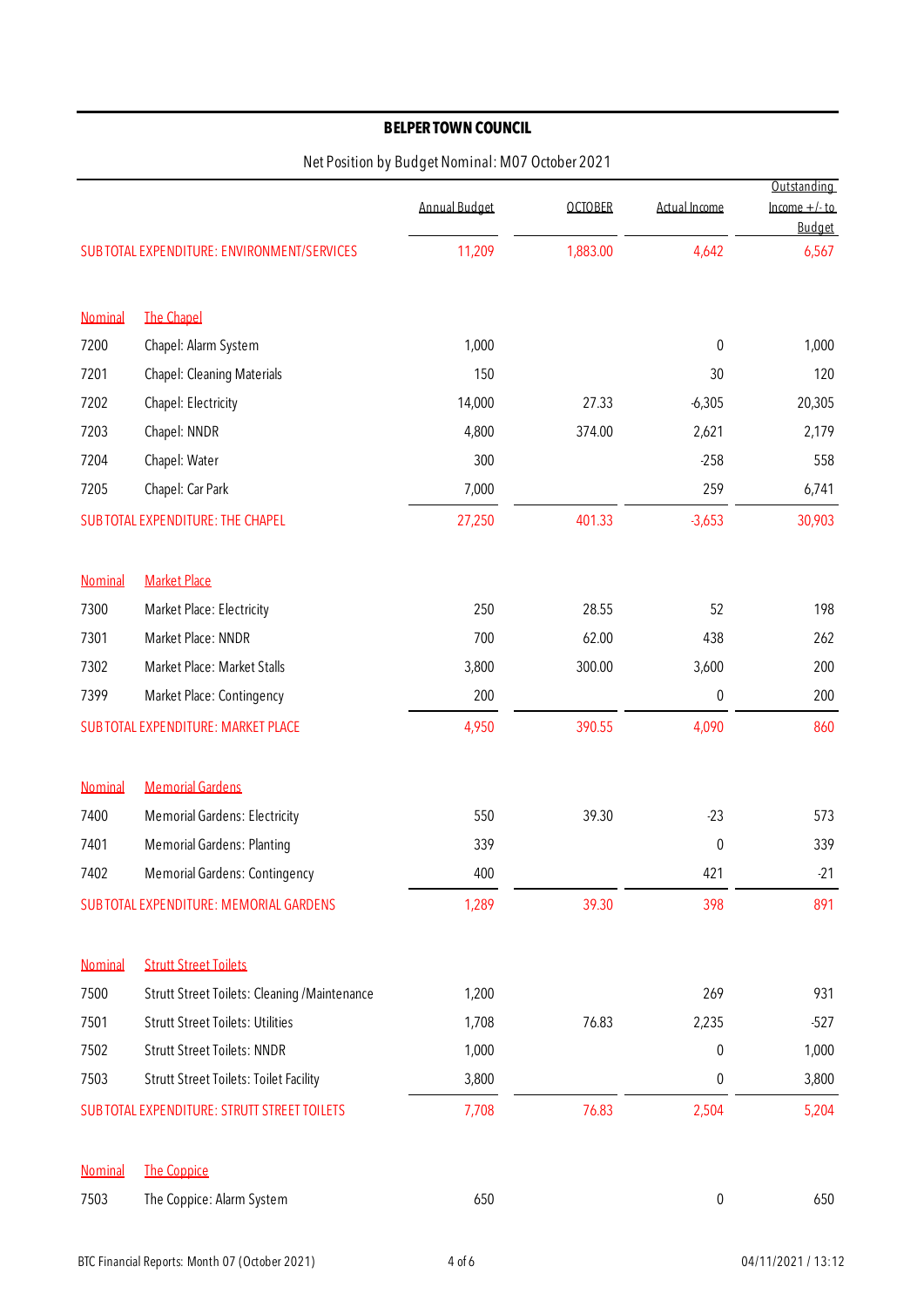|                |                                          |                      |                |               | Outstanding                      |
|----------------|------------------------------------------|----------------------|----------------|---------------|----------------------------------|
|                |                                          | <b>Annual Budget</b> | <b>OCTOBER</b> | Actual Income | Income $+/-$ to<br><b>Budget</b> |
| 7504           | The Coppice: Electricity                 | 1,000                |                | 98            | 902                              |
| 7505           | The Coppice: Water                       | 250                  |                | 107           | 143                              |
| 7506           | The Coppice: NNDR                        | 47,552               | 3,913.00       | 27,389        | 20,163                           |
| 7599           | The Coppice: Contingency                 | 1,500                |                | 0             | 1,500                            |
|                | SUB TOTAL EXPENDITURE: THE COPPICE       | 50,952               | 3,913.00       | 27,594        | 23,358                           |
|                |                                          |                      |                |               |                                  |
| Nominal        | <b>Allotments</b>                        |                      |                |               |                                  |
| 7600           | Allotments: Lease                        | 210                  |                | 210           | $\boldsymbol{0}$                 |
| 7601           | Allotments: Maintenance                  | 200                  |                | 33            | 167                              |
| 7602           | Allotments: Water                        | 250                  |                | $-275$        | 525                              |
|                | SUB TOTAL EXPENDITURE: THE COPPICE       | 660                  | 0.00           | $-32$         | 692                              |
|                |                                          |                      |                |               |                                  |
| <b>Nominal</b> | Vehicles                                 |                      |                |               |                                  |
| 7700           | Vehicles: Fuel                           | 1,154                |                | 582           | 572                              |
| 7701           | Vehicles: Repairs, Maintenance & Tracker | 1,528                | 266.62         | 574           | 954                              |
| 7702           | Vehicles: Road Fund Licence              | 300                  |                | 275           | 25                               |
| 7799           | Vehicles: Contingency                    | 4,000                |                | 1,377         | 2,623                            |
|                | <b>SUB TOTAL EXPENDITURE: VEHICLES</b>   | 6,982                | 266.62         | 2,807         | 4,175                            |
| Nominal        | Grants                                   |                      |                |               |                                  |
| 7800           | SLA: Accessible Belper                   | 520                  |                | 520           | $\pmb{0}$                        |
| 7801           | SLA: AV Community Transport              | 2,550                |                | 2,550         | 0                                |
| 7802           | SLA: Belper Early Years                  | 1,777                |                | 1,777         | $\pmb{0}$                        |
| 7803           | SLA: Belper North Mill Trust             | 11,132               |                | 11,132        | 0                                |
| 7804           | SLA: Valley CIDS                         | 13,698               |                | 5,466         | 8,233                            |
| 7805           | SLA: Citizens Advice Bureau              | 10,317               |                | 10,317        | 0                                |
| 7806           | SLA: Derbyshire Children's Holiday Home  | 2,000                |                | 0             | 2,000                            |
| 7807           | SLA: Derbyshire Unemployed Centre        | 1,913                |                | 0             | 1,913                            |
| 7808           | SLA: Fleet Arts                          | 11,514               |                | 11,514        | 0                                |
| 7809           | SLA: Street Angels                       | 650                  |                | 650           | 0                                |
| <b>NEW</b>     | SLA: Valley CIDS                         |                      | 1,433.00       | 1,433         | $-1,433$                         |
| 7850           | One-Off Grants                           | 20,000               | 4,933.08       | 9,306         | 10,694                           |
|                | <b>SUB TOTAL EXPENDITURE: GRANTS</b>     | 76,071               | 6,366.08       | 54,665        | 21,406                           |